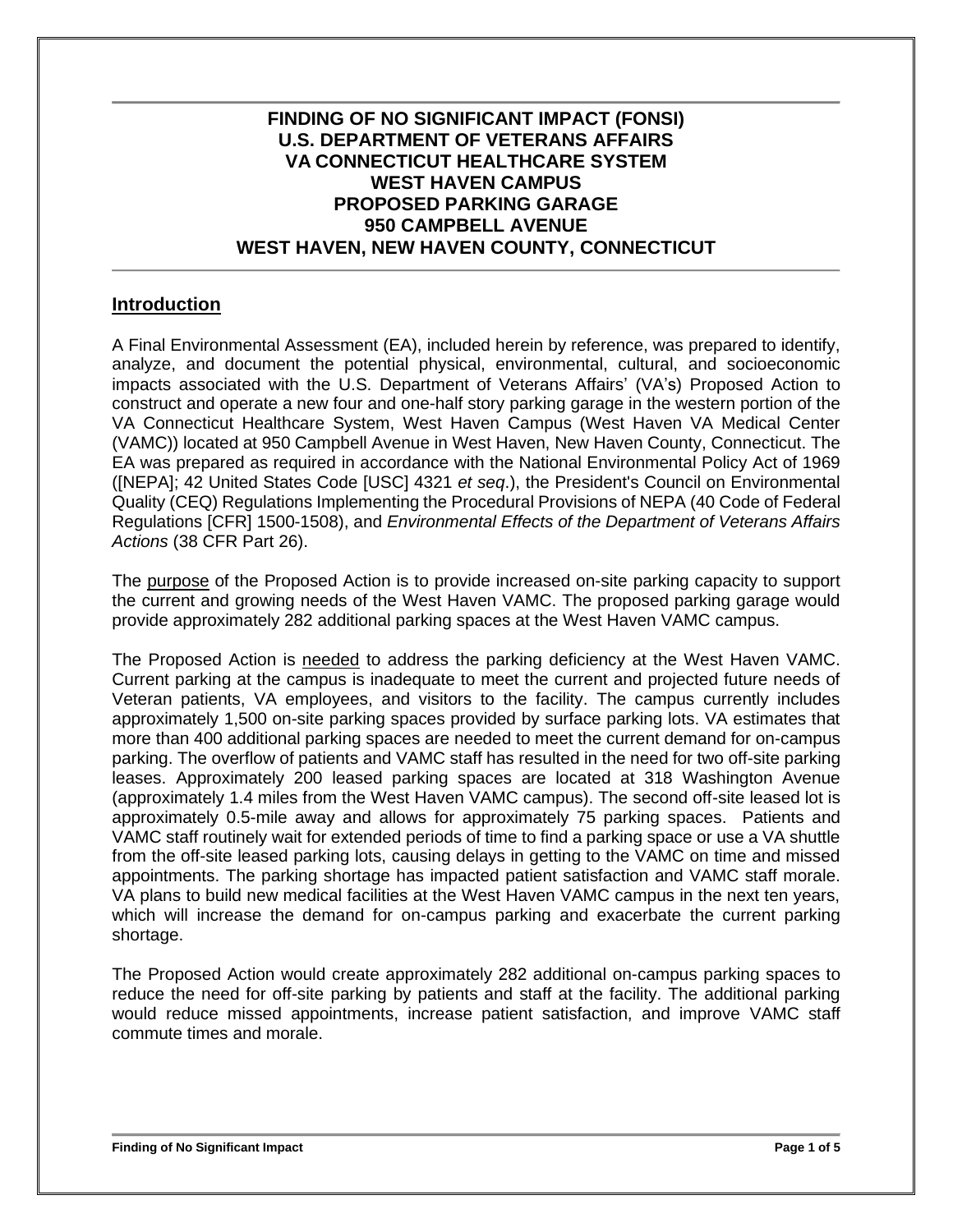# **1. Description of the Proposed Action and Alternatives**

## **Proposed Action**

VA's Proposed Action is to construct and operate a new four and one-half story parking garage in the western portion of the West Haven VAMC campus. The parking garage would be constructed in an existing campus parking lot (Lot P4), which is located near the main patient entrance of the hospital. The two-bay parking garage is designed to accommodate the potential future horizontal expansion of one additional bay to provide additional patient parking. The proposed 403 parking space garage would provide a net gain of approximately 282 parking spaces for the campus.

## **Alternatives Considered**

After identifying the deficiency of on-campus parking spaces to accommodate the needs of West Haven VAMC employees and patients, VA examined various options to reduce the parking demand and/or increase the parking capacity of the campus. VA currently supports various programs for West Haven VAMC staff, such as the use of public transportation and van pooling, which reduce parking demands at the campus. VA is actively working to expand the use of these programs; however, the expansion of these programs alone is inadequate to address the parking shortage at the campus. VA also examined the West Haven VAMC campus for the creation of additional on-site surface parking; however, the West Haven VAMC campus is fully developed with no available land to establish additional surface-level parking lots. Through this analysis, VA determined that the construction of a new parking structure in an existing surface parking lot of the West Haven campus best met its need for additional on-campus parking.

VA identified four potential locations on the campus for the proposed parking garage. VA evaluated each of these locations based on the following project goals/considerations: maximizing parking, safety and security, vehicle and pedestrian traffic flow, potential future campus expansion, minimizing campus disruption during construction, potential for expansion, and proximity to the main outpatient building (Building 2). Through this evaluation, VA determined that existing Parking Lot P4, located northwest of the main patient entrance of Building 2, best met the project goals and objectives and would provide the most additional parking capacity for the West Haven VAMC.

The EA examined in depth two alternatives, the Proposed Action and the No Action Alternative, defined as follows:

## **Proposed Action**

VA proposes to construct and operate a new four and one-half story parking garage in the western portion of the West Haven VAMC campus, near the main patient entrance to the hospital. This area is currently an asphalt-paved campus parking lot (Lot P4). The proposed garage would be a two-bay, approximately 124 feet by 272 feet elevated parking structure that includes a total of approximately 403 parking spaces. One level would be at grade, the other three and a half levels would be elevated. The proposed parking garage is designed to accommodate the potential future horizontal expansion of one additional bay to provide additional patient parking near the main hospital entrance. The main hospital entrance drive, located adjacent to the proposed parking garage, would be turned into a one-way drive with dedicated delivery and shuttle parking to increase traffic flow in the drop off zone. Approximately 121 parking spaces would be removed as a result of the proposed parking garage and entrance reconfiguration, resulting in a net gain of approximately 282 parking spaces for the campus. Entry to the proposed parking garage would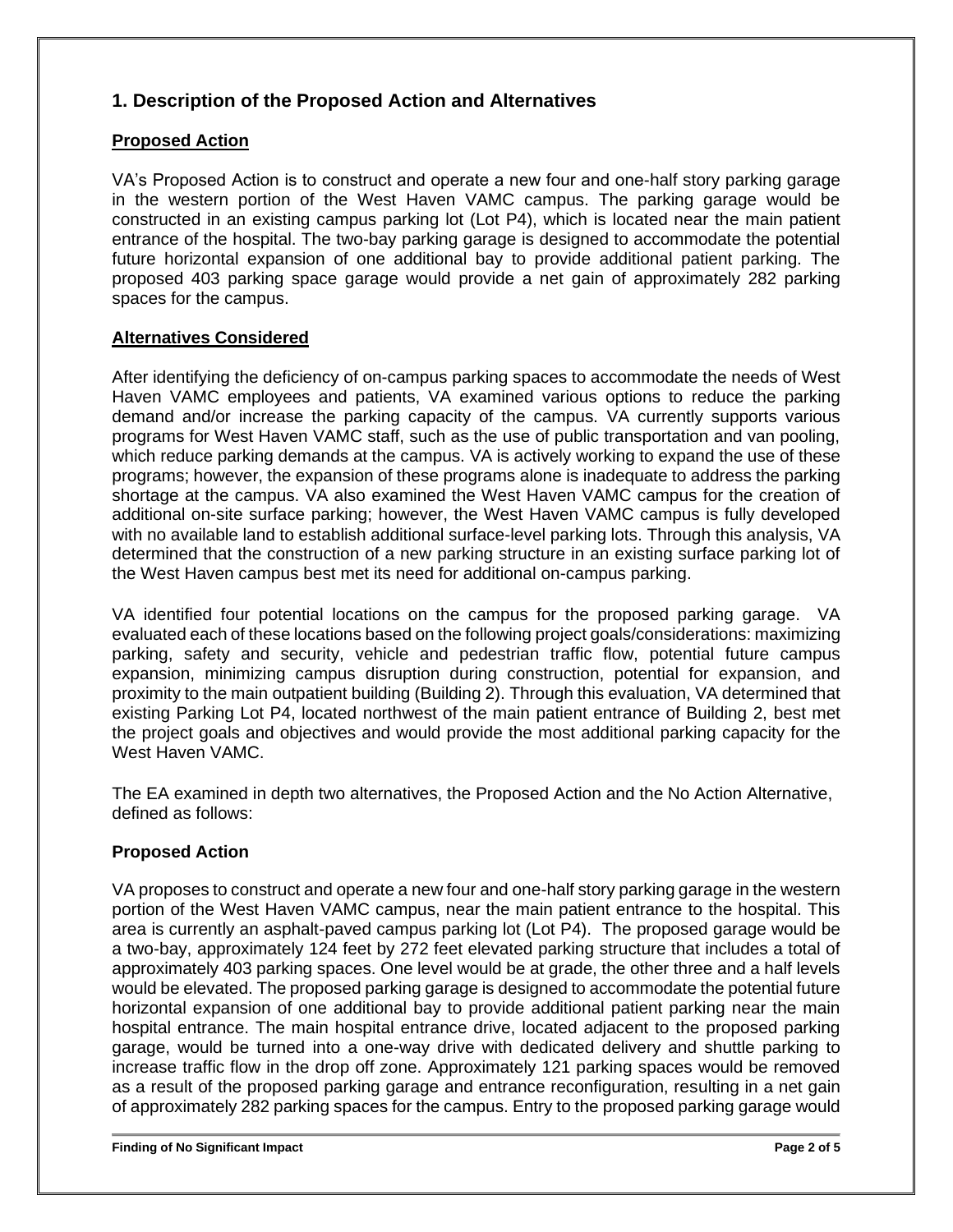be via the main entrance drive to the hospital from Ring Road (accessed from West Spring Street) with one main entrance on the south side and one secondary entrance on the east side of the garage, to allow entrance after a patient is dropped off at the hospital.

The parking garage would be built to VA's specifications by a VA-selected contractor. The parking garage would be owned, operated and maintained by VA. Construction is anticipated to begin in 2022 and be completed in 2023. Once operational, the parking garage would provide additional on-campus parking for West Haven VAMC patients and visitors, and would reduce the need for off-site parking.

VA currently has off-site parking leases to off-set the shortage of on-campus parking. These offsite leased parking areas would be used to address the temporary reduction in on-campus parking during the construction of the parking garage. Following the completion of the parking garage, the number of spaces required at the off-site leased parking areas would be reduced.

### **No Action Alternative**

Under the No Action Alternative, the Proposed Action would not be implemented and operations at the West Haven VAMC would continue as currently conducted. On-site parking at the campus would continue to be deficient. This deficiency in on-site parking is projected to grow, as Veteran demand for health care services increases and new medical facilities are constructed at the campus. VA would continue to rely on off-site, leased parking lots due to insufficient on-campus parking.

The No Action Alternative would not reduce the parking deficiency at the West Haven VAMC campus and would not meet the purpose of or need for the Proposed Action; however, the No Action Alternative was evaluated in the EA as required under the CEQ regulations and provides a comparative benchmark analysis against which to analyze the effects of the Proposed Action.

### **2. Environmental Analysis**

### **Environmental Consequences**

### **Proposed Action**

The Final EA concluded that the Proposed Action would result in potential short-term and/or longterm adverse impacts to aesthetics, air quality, soils, hydrology and water quality, noise, solid waste and hazardous materials, parking (short-term), and transportation. All of these impacts are less-than-significant and would be further reduced through careful coordination and implementation of the general best management practices (BMPs), management and minimization measures, and compliance with regulatory requirements, as identified in the Final EA.

The Proposed Action would result in beneficial short-term impacts to the local socioeconomic environment in the form of temporary employment during the parking garage construction. Beneficial long-term socioeconomic impacts (reduced patient stress and missed appointments, increased patient and staff satisfaction) and beneficial long-term parking impacts would result from the Proposed Action.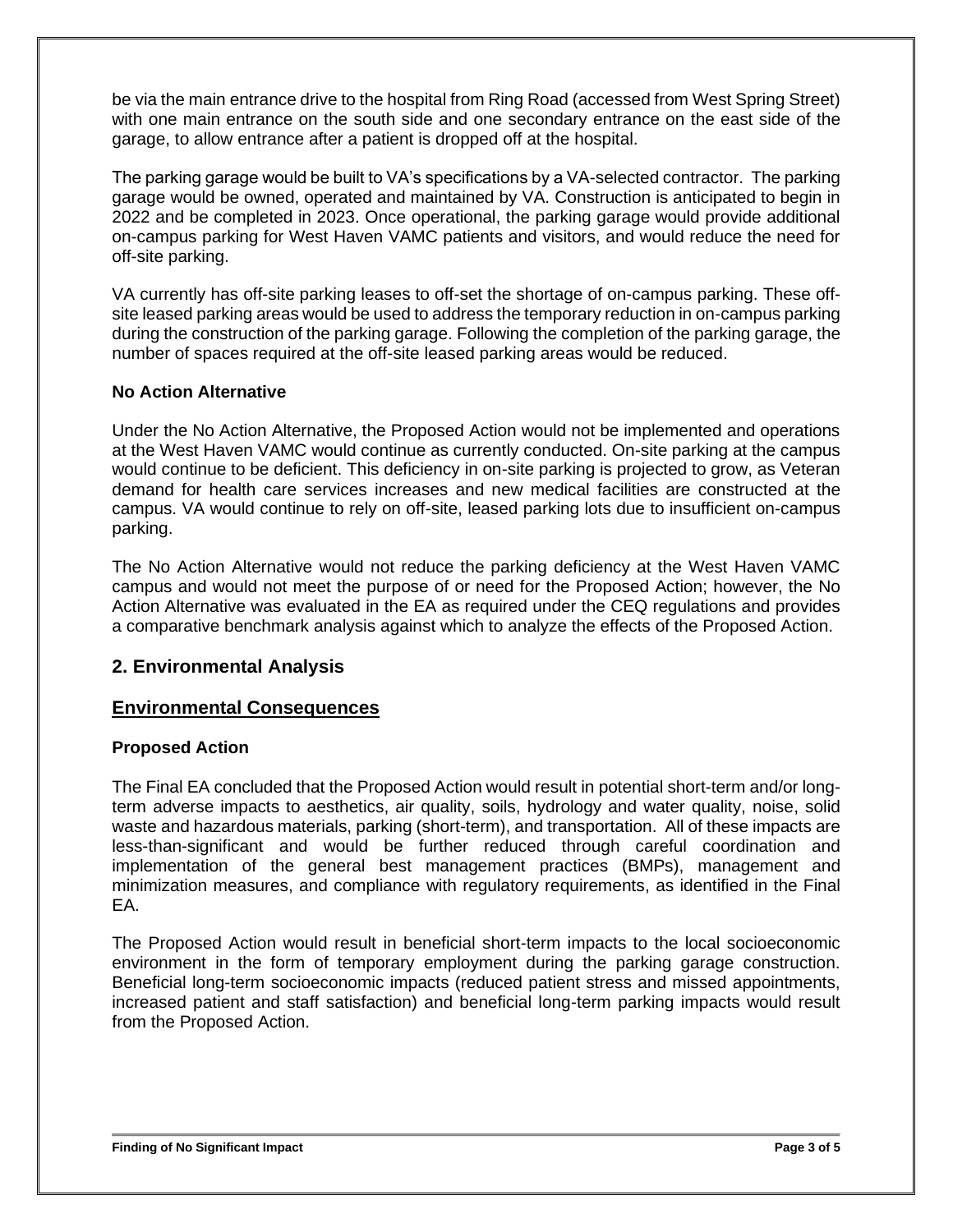#### **No Action Alternative**

Under the No Action Alternative, the Proposed Action would not be implemented and no improvements to the current parking conditions at the West Haven VAMC campus would occur. No beneficial impacts attributable to the Proposed Action would occur and VA's ability to provide sufficient, on-campus parking for patients and staff at the West Haven VAMC campus would remain compromised.

#### **Cumulative Impacts**

The EA also examined the potential cumulative effects of implementing each of the considered alternatives. This analysis found that the Proposed Action, with the implementation of the general BMPs, management measures, and regulatory compliance measures specified in the EA, would not result in significant adverse cumulative impacts to onsite or regional natural or cultural resources.

#### **Management and Mitigation Measures**

No project-specific mitigation measures are proposed or required for the Proposed Action.

The routine BMPs and management measures summarized in Table 5 of the Final EA (attached herein as Appendix A) will be included by VA in the Proposed Action to minimize and maintain adverse effects at less-than-significant levels.

### **3. Regulations**

Implementing the Proposed Action will be consistent with applicable Federal, State, and local environmental regulations, including those listed in Section 6 of the Final EA.

### **4. Commitment to Implementation**

VA affirms its commitment to implement the BMPs, management measures, and regulatory compliance measures identified in the Final EA and this Finding of No Significant Impact (FONSI). Implementation is dependent on funding. VA will ensure that adequate funds are requested in future years' budget(s) to achieve the goals and objectives set forth in the Final EA and this FONSI, and to fund the commitments described above.

### **5. Agency and Public Involvement**

VA has consulted with appropriate Federal, State, and local regulatory agencies, and federally recognized Native American Tribes identified as having possible ancestral ties to the West Haven area. This consultation is documented in the Final EA. Concerns expressed by pertinent regulatory agencies and Tribes have been addressed in the Final EA.

VA published and distributed the Draft EA for a 30-day public comment period, as announced by a Notice of Availability published in a local newspaper of general circulation (New Haven Register) from January 15 through 17, 2022. The Draft EA was made available for public review and comments at the West Haven Public Library and on the West Haven VAMC website from January 15, 2022 to February 14, 2022. USEPA reviewed the Draft EA, thanked VA for addressing their scoping comments, and indicated that they had no comments on the Draft EA. VA received no other public comments regarding the Draft EA.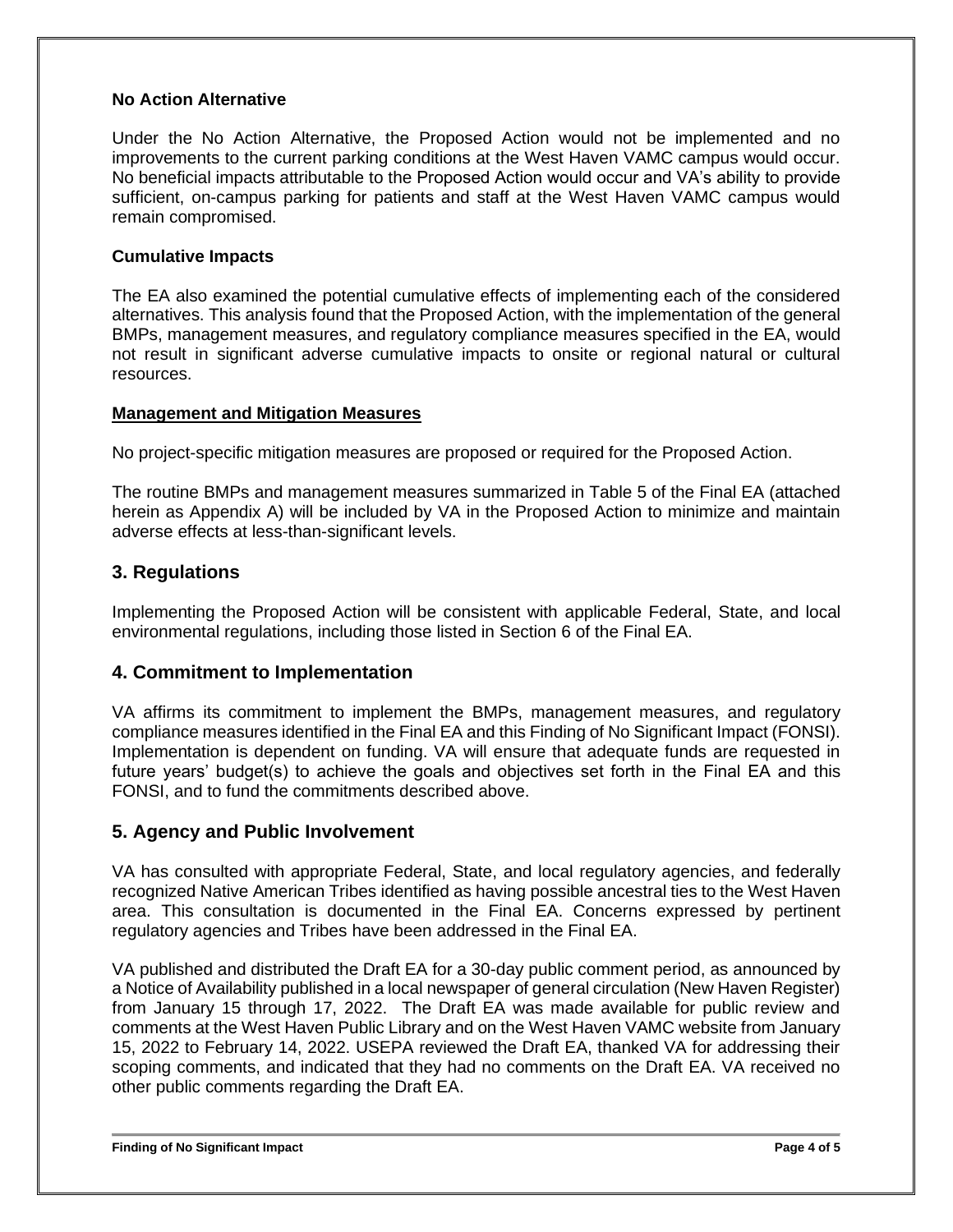# **6. Finding of No Significant Impact**

After careful review of the Final EA, VA has concluded that implementation of the Proposed Action would not generate significant controversy or have a significant impact on the quality of the human or natural environment, provided VA implements the BMPs, management measures, and regulatory compliance measures identified in the Final EA. VA will implement these measures.

Therefore, per the NEPA, the CEQ Regulations, and VA's NEPA regulations, I am signing this FONSI. This analysis fulfills the requirements of the NEPA and the CEQ Regulations. An Environmental Impact Statement will not be prepared.

|      | Russell W.                        | Digitally signed by |
|------|-----------------------------------|---------------------|
|      |                                   | Russell W.          |
|      | Armstead                          | Armstead 362112     |
|      |                                   | Date: 2022.03.28    |
|      | 362112                            | 09:53:13 -04'00'    |
| Date | Alfred A. Montoya Jr., MHA, FACHE |                     |
|      |                                   |                     |

Medical Center Director VA Connecticut Healthcare System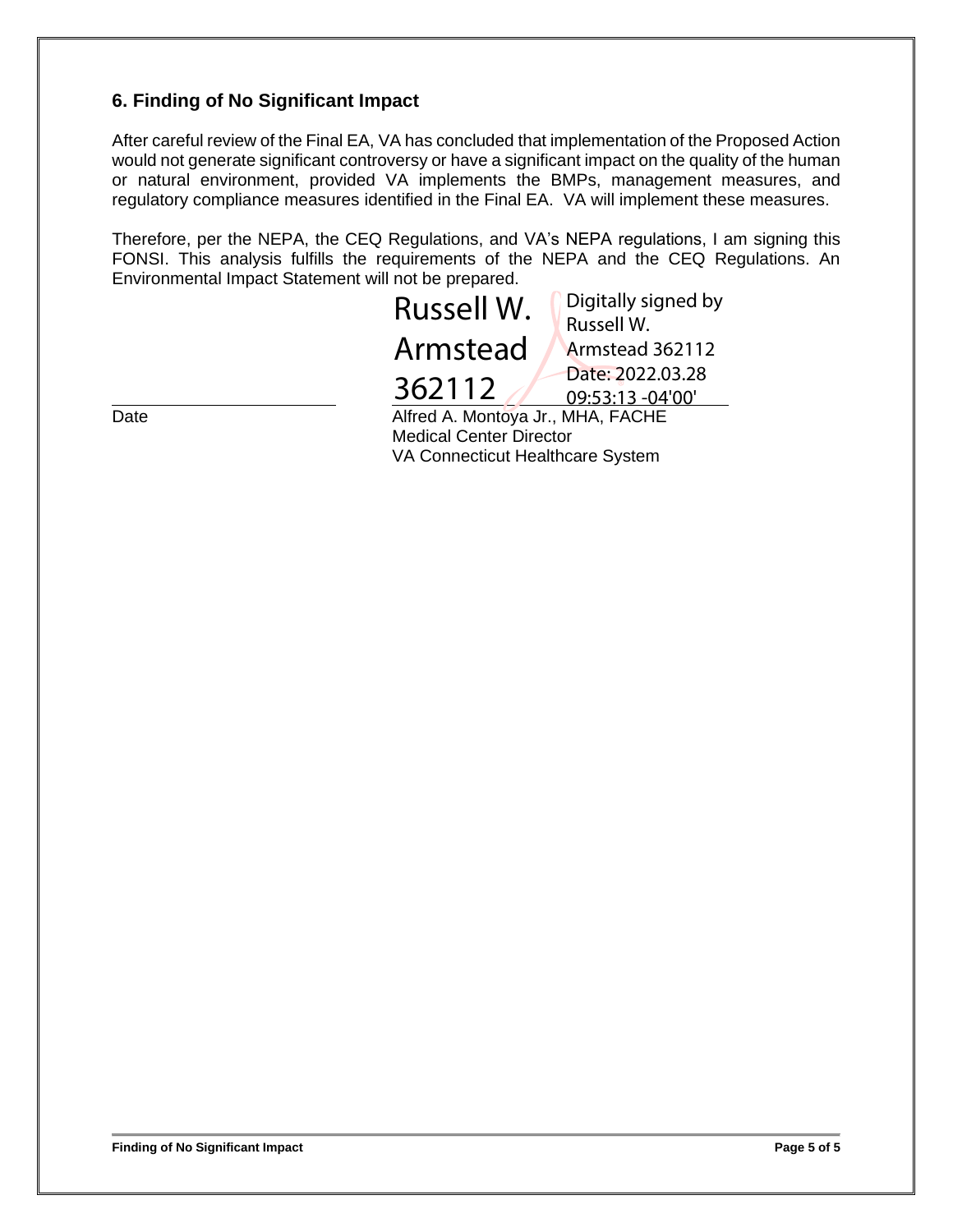# **Best Management Practices and Minimization Measures Incorporated into the Proposed Action**

| <b>Technical</b><br><b>Resource Area</b> | <b>Best Management Practice/Management Measure</b>                                                                                                                                                                                                                                                                                                                                                                                                                                                                                                                                                                                                                                                  |  |
|------------------------------------------|-----------------------------------------------------------------------------------------------------------------------------------------------------------------------------------------------------------------------------------------------------------------------------------------------------------------------------------------------------------------------------------------------------------------------------------------------------------------------------------------------------------------------------------------------------------------------------------------------------------------------------------------------------------------------------------------------------|--|
| <b>Aesthetics</b>                        | Comply with the development standards of the Code and Charter of the<br>City of West Haven to the extent practicable.                                                                                                                                                                                                                                                                                                                                                                                                                                                                                                                                                                               |  |
|                                          | Use shielded, downward-facing outdoor lighting.                                                                                                                                                                                                                                                                                                                                                                                                                                                                                                                                                                                                                                                     |  |
| <b>Air Quality</b>                       | Use appropriate dust suppression methods (such as the use of water, dust,<br>palliative, covers, suspension of earth moving in high wind conditions)<br>during onsite construction activities.                                                                                                                                                                                                                                                                                                                                                                                                                                                                                                      |  |
|                                          | Stabilize disturbed areas through re-vegetation or mulching if the areas<br>would be inactive for several weeks or longer.                                                                                                                                                                                                                                                                                                                                                                                                                                                                                                                                                                          |  |
|                                          | Implement measures to reduce diesel particulate matter emissions from<br>construction equipment, such as reducing idling time (limited to 3 minutes<br>per CT regulations) and using newer equipment with emissions controls.                                                                                                                                                                                                                                                                                                                                                                                                                                                                       |  |
|                                          | Comply with the applicable CT DEEP Bureau of Air Management air quality<br>regulations. Secure any required minor air emissions permits from CT<br>DEEP prior to construction.                                                                                                                                                                                                                                                                                                                                                                                                                                                                                                                      |  |
|                                          | Include electrical vehicle charging stations in the site design, to the extent<br>practicable.                                                                                                                                                                                                                                                                                                                                                                                                                                                                                                                                                                                                      |  |
| <b>Cultural</b><br><b>Resources</b>      | Should potentially historic or culturally significant items be discovered<br>during project construction, the construction contractor would immediately<br>cease work in the area until VA, a qualified archaeologist, CT SHPO, and<br>other consulting parties are contacted to properly identify and appropriately<br>treat discovered items in accordance with applicable state and federal<br>$law(s)$ .                                                                                                                                                                                                                                                                                        |  |
| Geology and<br><b>Soils</b>              | Control soil erosion and sedimentation impacts during construction by<br>implementing erosion prevention measures and complying with the CT<br>DEEP NPDES permitting process. The General Permit for the Discharge<br>of Stormwater and Dewatering Wastewaters from Construction Activities<br>(Construction General Permit) would require stormwater runoff and<br>erosion management using BMPs, such as earth berms, vegetative buffers<br>and filter strips, and spill prevention and management techniques. The<br>construction contractor would implement the sedimentation and erosion<br>control measures specified in the Construction General Permit to protect<br>surface water quality. |  |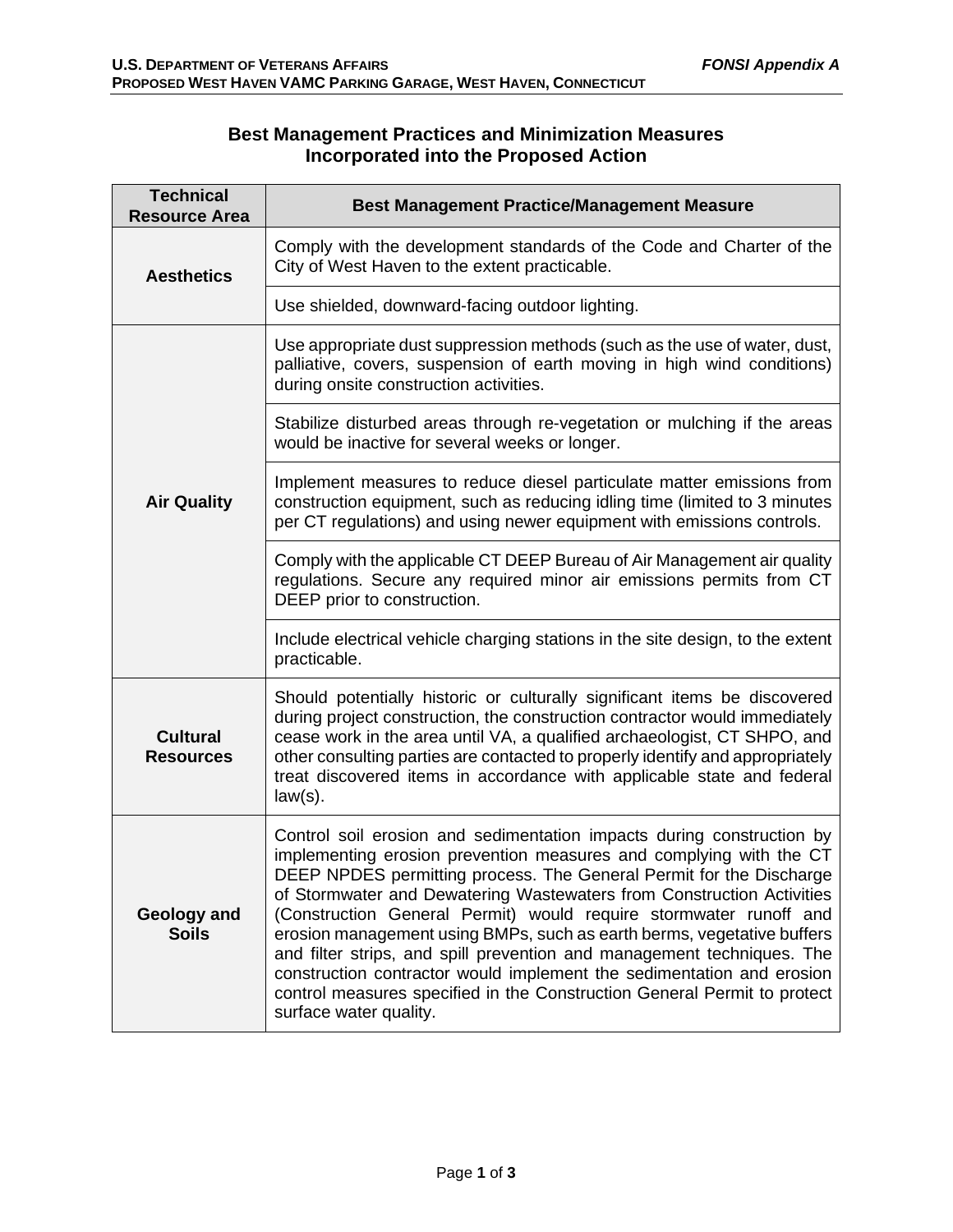| <b>Technical</b><br><b>Resource Area</b>                                  | <b>Best Management Practice/Management Measure</b>                                                                                                                                             |  |
|---------------------------------------------------------------------------|------------------------------------------------------------------------------------------------------------------------------------------------------------------------------------------------|--|
| <b>Hydrology and</b><br><b>Water Quality</b>                              | Control soil erosion and sedimentation impacts during construction by<br>complying with the CT DEEP Construction General Permit.                                                               |  |
|                                                                           | Incorporate low-impact development into the site design, to the extent<br>practicable.                                                                                                         |  |
|                                                                           | Design improvements in accordance with the requirements of Energy<br>Independence Security Act Section 438 with respect to stormwater runoff<br>quantity and characteristics.                  |  |
|                                                                           | Ensure the design of the parking garage includes sufficient stormwater<br>management so as not to adversely affect the water quantity/quality in<br>receiving waters and/or offsite areas.     |  |
| <b>Wildlife and</b><br><b>Habitat</b>                                     | Native species should be used to the extent practicable when re-vegetating<br>land disturbed by construction to avoid the potential introduction of non-<br>native or invasive species.        |  |
| <b>Noise</b>                                                              | Limit, to the extent possible, construction and associated heavy truck traffic<br>to occur between 7:00 a.m. and 7:00 p.m. on Monday through Friday, or<br>during normal, weekday, work hours. |  |
|                                                                           | Locate stationary operating equipment as far away from sensitive<br>receptors as possible.                                                                                                     |  |
|                                                                           | Comply with the noise control provisions of the Code and Charter of the<br>City of West Haven.                                                                                                 |  |
|                                                                           | Shut down noise-generating heavy equipment when it is not needed.                                                                                                                              |  |
|                                                                           | Maintain equipment per manufacturer's recommendations to minimize<br>noise generation.                                                                                                         |  |
|                                                                           | Encourage construction personnel to operate equipment in the quietest<br>manner practicable (such as speed restrictions, retarder brake restrictions,<br>engine speed restrictions).           |  |
| <b>Land Use</b>                                                           | Comply with the City of West Haven zoning regulations and development<br>standards, to the extent practicable.                                                                                 |  |
| Wetlands,<br>Floodplains, and<br><b>Coastal Zone</b><br><b>Management</b> | None required.                                                                                                                                                                                 |  |
| <b>Socioeconomics</b>                                                     | Secure construction areas to prevent unauthorized access by children from<br>the nearby residential areas.                                                                                     |  |